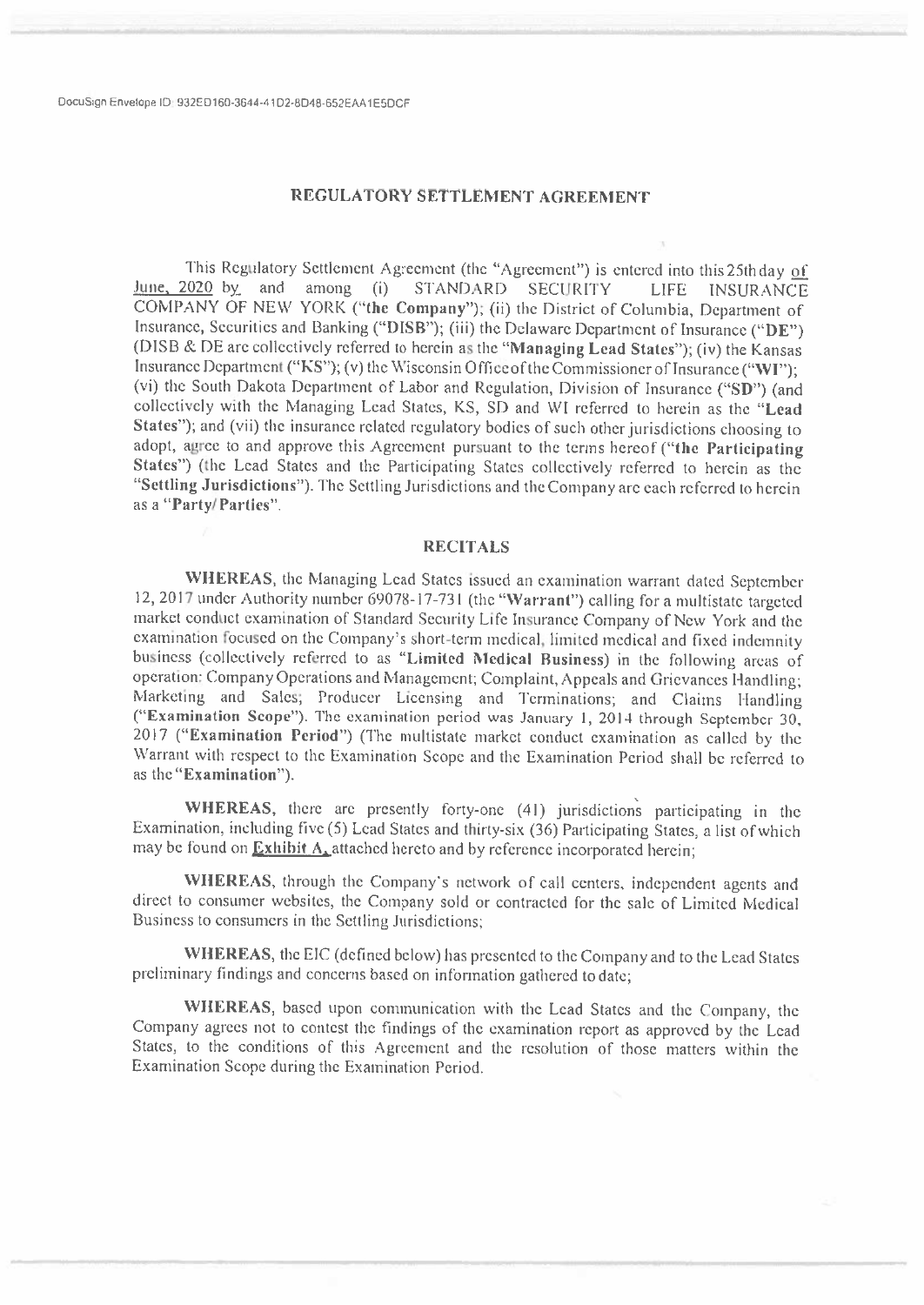Regulatory Settlement Agreement Standard Security Life Insurance Company of New York Revised 06-15-2020 **Execution Copy** 

WHEREAS, the Company has cooperated with the EIC in the course of the Examination by making its books and records available for examination, responding to questions from and meeting on multiple occasions with the EIC, and making its personnel available to assist the EIC in its conduct of the Examination as requested by the EIC:

WHEREAS, the Company represents to the Settling Jurisdictions that at all times relevant to this Agreement, the Company and its officers, directors, employees, agents and representatives acted in good faith; and have fully, completely, and truthfully responded to all questions, interrogatories, and requests of the EIC and the Lead States;

WHEREAS, in view of the foregoing facts and circumstances, the complicated issues raised and the probability that long-term litigation and/or administrative proceedings would be required to resolve the disputes between the Parties hereto, the Parties have agreed to resolve all issues relating to the Examination and the regulatory issues through this Agreement,

WHEREAS, the Parties execute this Agreement knowingly and voluntarily, and the Parties acknowledge that this Agreement is in the public interest; and

WHEREAS, the Company denies any wrongdoing or violations of any applicable laws or regulations, and nothing contained herein, or the execution and performance of this Agreement shall be deemed or construed as evidence, or an admission or acknowledgment by the Company of any wrongdoing or liability whatsoever;

NOW THEREFORE, in consideration of the Recitals, the mutual covenants and agreements herein, and each act performed and to be performed hereunder, the Parties agree as follows:

- 1. Incorporation of Recitals. The above and foregoing Recitals, including, without limitation, all capitalized terms defined therein, are hereby incorporated into and made a part of this Agreement as if more fully set forth in the body of this Agreement.
- 2 Definitions. The terms listed below shall have either the meaning given in this section or the definition given elsewhere in this Agreement.
	- a Affiliate shall mean a person or entity that directly, or indirectly, through one or more intermediaries, controls or is controlled by, or is under common control with, the person or entity specified.
	- b Agreement shall have the meaning set forth in the first paragraph of page1.
	- c Association shall mean an association formed and maintained in good faith for purposes other than obtaining insurance meeting the requirements of applicable Insurance Law.
	- d Company shall have the meaning set forth in the first paragraph of pagel.
	- e Company Related Parties shall mean the Affiliates, parents, subsidiaries and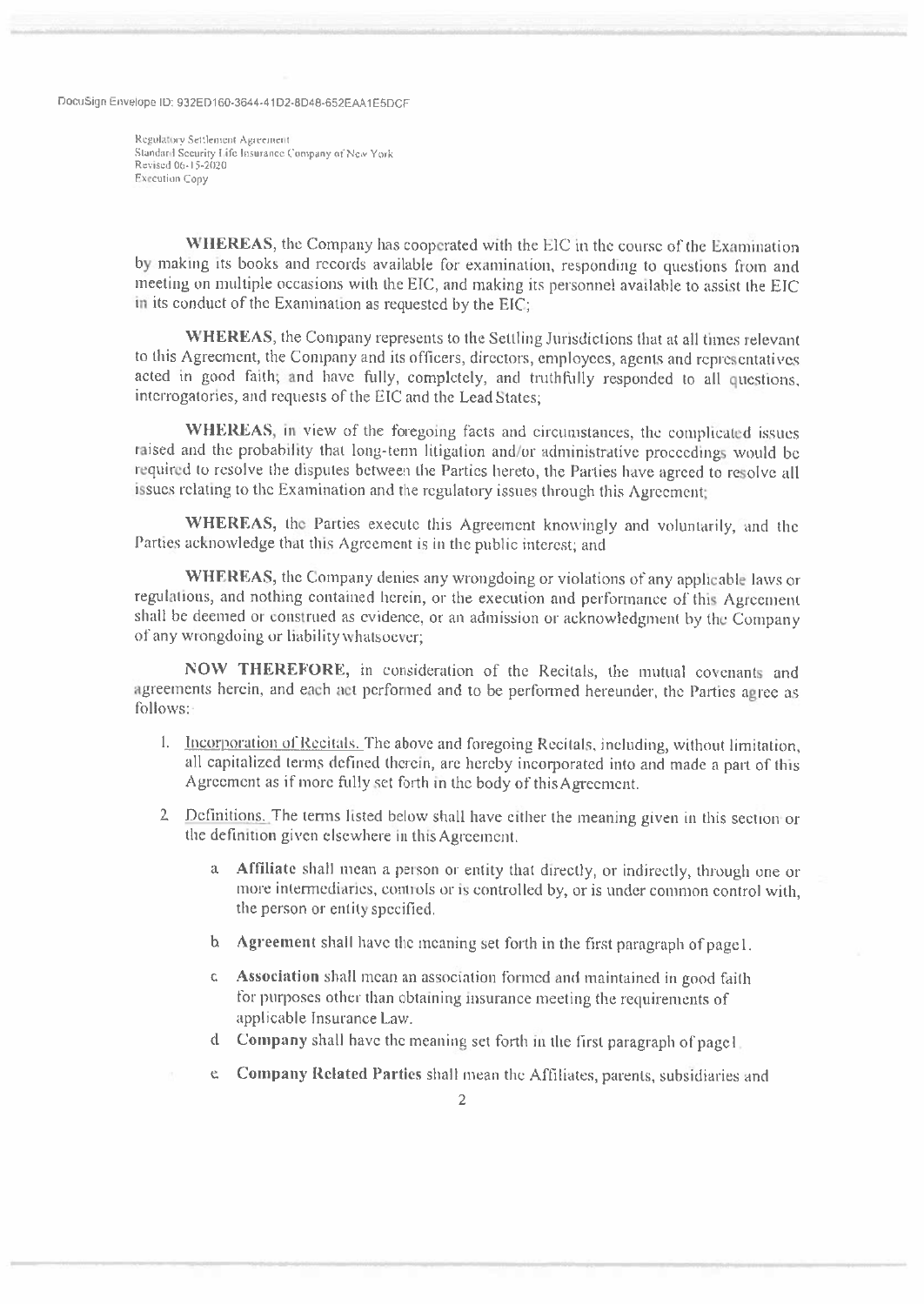Regulatory Settlement Agreement Standard Security Life Insurance Company of New York Revised 06-15-2020 Execution Copy

> assigns of each of the entities within the definition of the Company including, without limitation, Madison National Life Insurance Company, Inc. and Independence American Insurance Company.

- f. Conditional Effective Date shall be the date on which this Agreement has been signed by the Company and adopted by each of the five (5) Lead States.
- g DE shall have the meaning set forth in the first paragraph of page 1.
- h DE Director shall mean the Director of Market Conduct and Consumer Services Division of the Delaware Department of Insurance.
- DISB shall have the meaning set forth in the first paragraph of page 1. i.
- EIC shall mean the Examiner-in-Charge, Frank Kyazze, Delaware Department of j. Insurance.
- k Examination Monitoring Cost shall have the meaning set forth in Section 5.d.
- Examination shall have the meaning set forth in the first Recital on page 1. l
- m Examination Period shall have the meaning set forth in the first Recital onpage  $\mathbf{1}$
- Examination Scope shall have the meaning set forth in the first Recital on page  $n$  $\mathbf{I}$ .
- Final Effective Date shall have the meaning set forth in Section 8.b.  $\alpha$
- Insurance Laws shall mean the insurance statutes, rules, regulations and case law  $\mathbf{p}$ in effect in each Settling Jurisdiction, together with any other statutes, rules, regulations and case law relating to or otherwise affecting the sale, marketing, provision, servicing of the Limited Medical Business and other services or benefits provided to consumers by or through, directly or indirectly, Company or Company Related Parties. For purposes of illustration only and not limitation, Insurance Laws shall include unfair trade practice laws, and prompt payment of insurance claims laws. For purposes of this Agreement, the term shall also include bulletins, notices and official interpretations of law in effect in a Settling Jurisdiction unless reliance on such bulletins, notices or official interpretations is prohibited by a Settling Jurisdiction's laws.
- KS shall have the meaning set forth in the first paragraph of page 1.  $\alpha$
- Lead States shall have the meaning set forth in the first paragraph of page l. ť.
- Limited Medical Business shall have the meaning set forth in the first Recital on Ś page 1.
- Managing Lead States shall have the meaning set forth in the first paragraph of  $\mathbf{1}$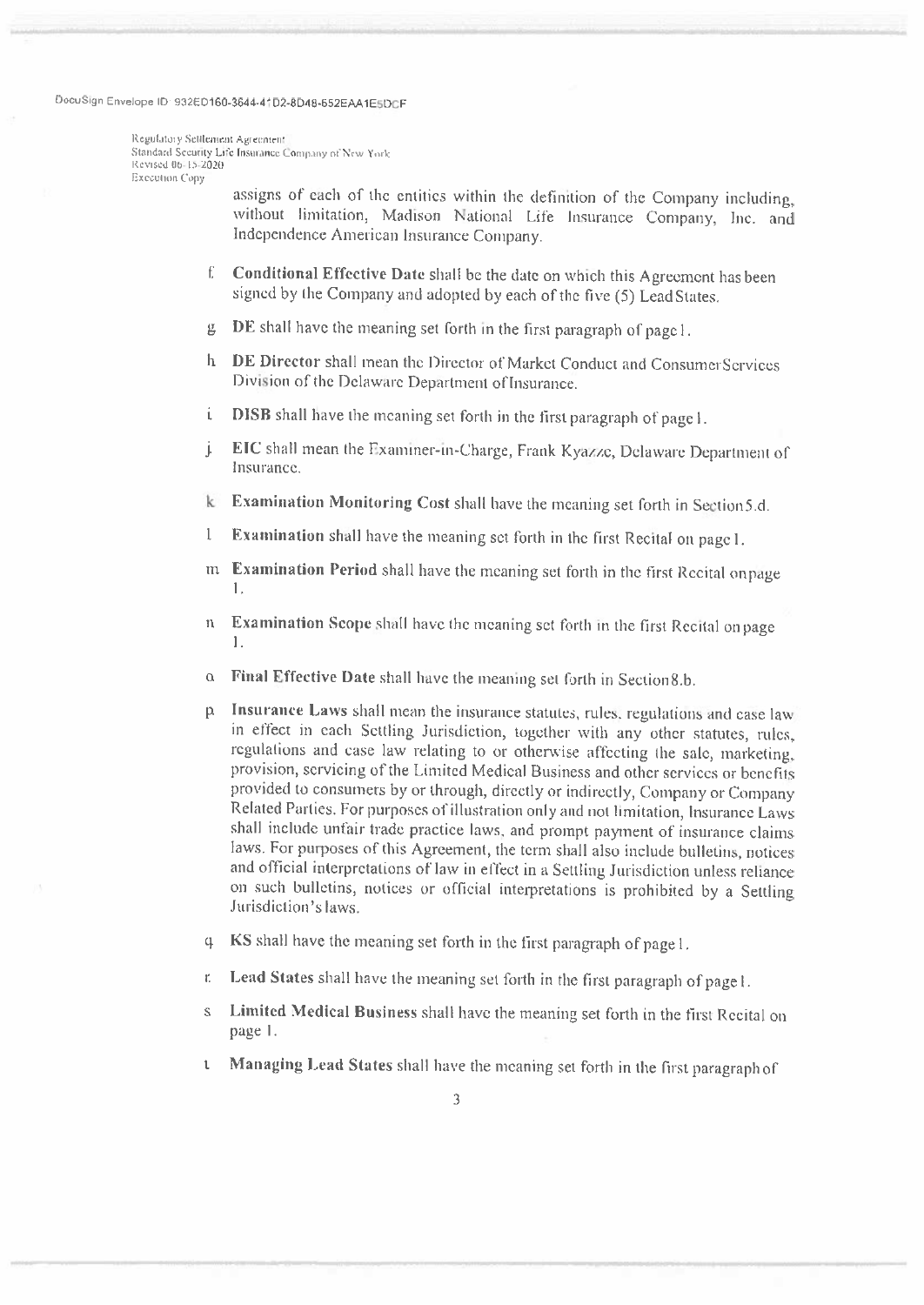Regulatiny Settlement Agreement Standard Security Life Insurance Company of New York Revised 06-15-2020 **Fxecution Copy** 

page 1.

- u Monitoring shall have the meaning set forth in Section 5.e.
- v. Monitoring Period shall be a period of the 12 calendar months following the Final Effective Date, with the option of expanding an additional 12 months dependent on Company compliance with this Agreement.
- w. Multistate Payment shall have the meaning set forth in Section 4.a.
- x Participating States shall have the meaning set forth in the first paragraph of page 1.
- y. Party/Parties shall have the meaning set forth in the first paragraph of page 1.
- z Response Letter shall have the meaning set forth in Section 3.b.i.
- aa. SD shall have the meaning set forth in the first paragraph of page 1.
- bb. Settling Jurisdictions shall have the meaning set forth in the first paragraph of page 1.
- cc. Subscribing Jurisdiction Adoption Form shall be that instrument attached hereto as Exhibit B.
- dd. TPA shall mean Third-Party Administrators.
- ee. Target Completion Date shall have the meaning set forth in Section
- ff. Warrant shall have the meaning set forth in the first Recital on page 1.

gg. WI shall have the meaning set forth in the first paragraph of page 1.

### 3. Specific Business Practices and Reforms.

- a *Third Party Administrator (TPA) Application* As of the Final Effective Date and during the Monitoring Period, with respect to its Limited Medical Business:
	- i. Company shall ensure that all TPAs doing business with the Company are duly licensed in all applicable jurisdictions.
	- Company shall undertake commercial best efforts to only do business with Ü. TPAs that maintain all required TPA licenses in good standing and at all times relevant to the Company's business practices in accordance with the applicable licensing jurisdiction's Insurance Laws;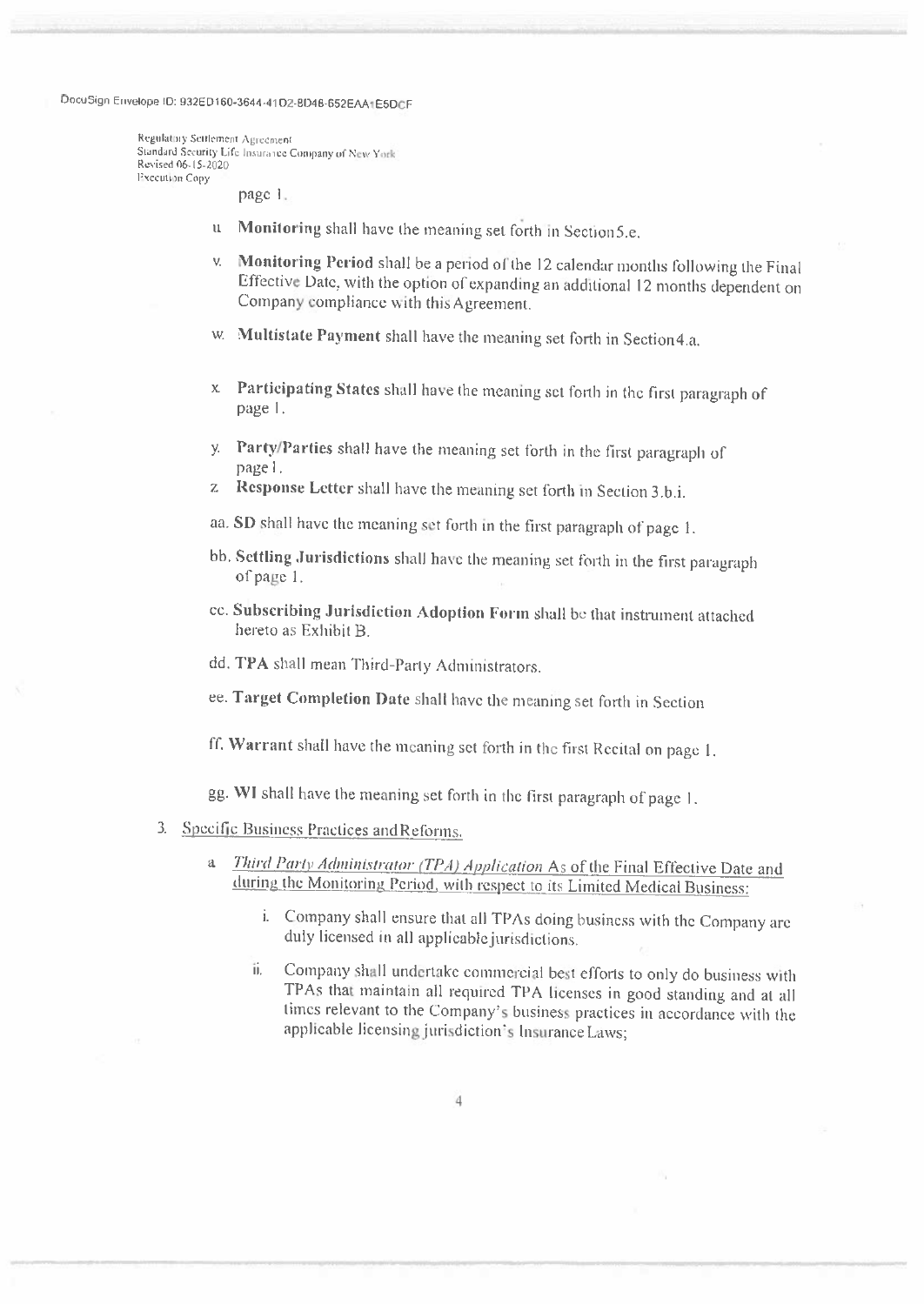Regulatory Settlement Agreement Standard Security Life Insurance Company of New York Revised 06-15-2020 **Execution Conv** 

- Company shall submit for review to the DE Director all new TPA iii. agreements or contracts for approval prior to full execution of said agreements: Company shall ensure that each Association with which it does business provides proof that it holds a valid Certificate of Authority in the jurisdictions where it performs business;
- iv. Company shall ensure that it obtains necessary regulatory approval for all plans of its Limited Medical Business offered in accordance with each Settling Jurisdiction's Insurance Laws; and
- The Company will be allowed to continue to use its current filings in the V. District of Columbia so as not to disrupt their existing customers so as long as the Company executes its business transition plan outlined under vii.
- The Company will cease selling any policy issued to an association in the vi. District of Columbia by March 31, 2021 or upon approval and implementation of any new policies whichever is sooner. If approval and implementation does not occur by March 31, 2021, the Company may request an extension. Current certificate holders will continue to maintain coverage under the policies issued to the association in the District of Columbia until they either cancel or cease paying premium.
- $\mathfrak b$ Compliance Plan.
	- i. In a response letter dated March 4, 2019 (the "Response Letter") the Company provided a list of changes and improvements to its systems, practices and procedures that will be implemented by the Company according to the various scheduled dates as noted in the Response Letter. The status of the various projects was updated through a letter by the Company dated January 24, 2020. As per the updated Company schedule, the majority of the requested improvements will be materially complete by March 31, 2020 (the "Target Completion Date"). The lead states accept that five specific issues noted in the January 24<sup>th</sup> letter will be completed by December 31, 2020, except for the requirements as noted in sections  $3(a)(vi)$  and (vii) noted above.
	- During the Monitoring Period, the Company shall submit all new TPA agreements relating to Limited Medical Business to the DE Director for review and approval prior to final implementation. Such TPA agreements shall be deemed approved unless the Company receives comments from the DE Director within forty-five (45) calendar days of submission;
	- iii. During the Monitoring Period, the Company shall submit a listing of all newly developed advertising materials relating to Limited Medical Business to the DE Director. From that listing a sample will be selected for review. This process will occur every six months during the Monitoring Period; and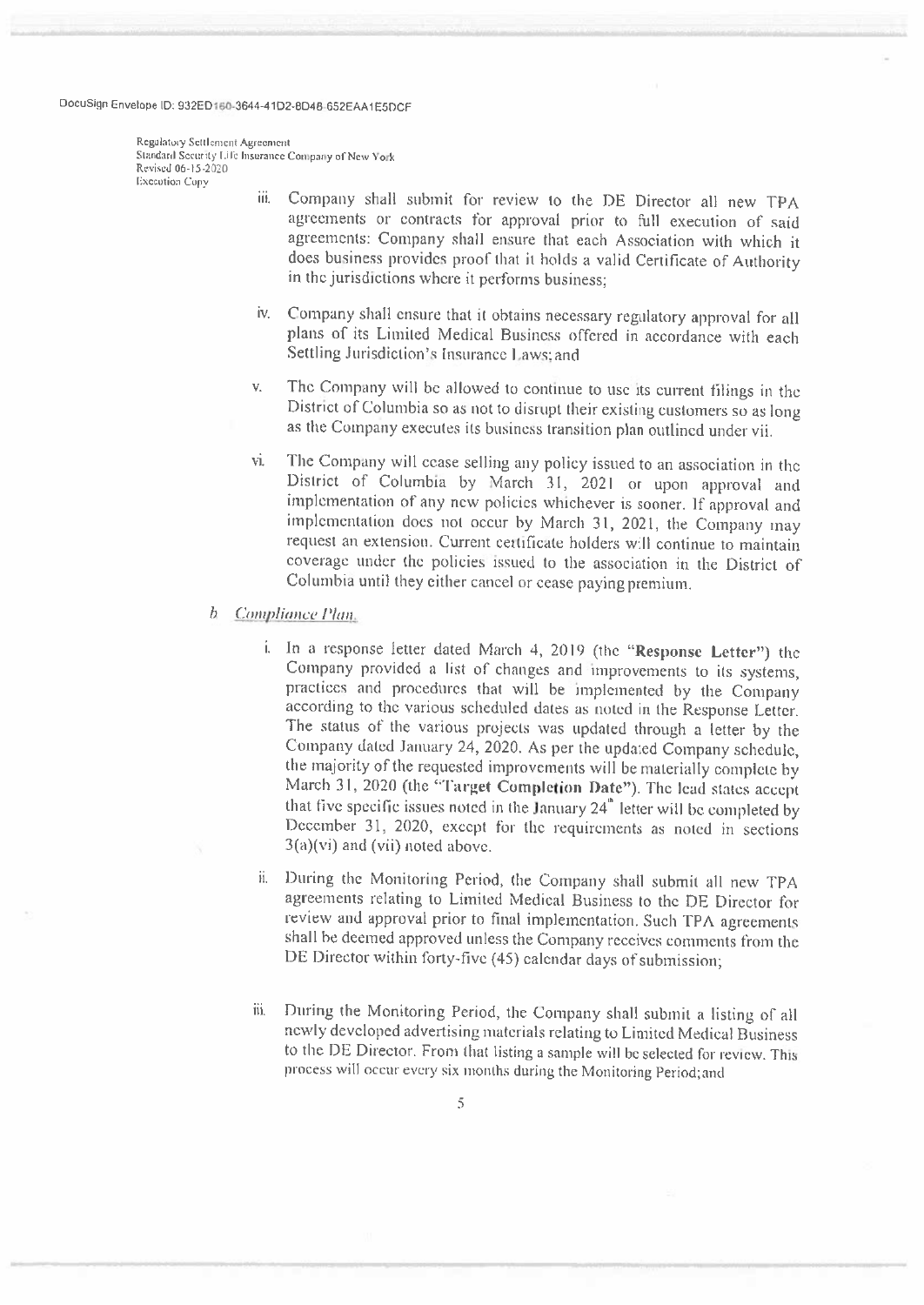Regulatory Settlement Agreement Standard Security Life Insurance Company of New York Revised 06-15-2020 Execution Conv

> Twelve months from the Conditional Effective Date, the Managing Lead States will conduct a targeted examination relating to Limited Medical Business on the Company with the intention of ensuring all system and procedure changes designed to address the concerns and exceptions noted in this examination report have been fully implemented.

- $4<sub>1</sub>$ Multistate Payment.
	- $\rm{a}$ The Company shall pay a total of One Million, Eight Hundred and Twenty Nine Thousand and no/100 Dollars (\$1,829,000) to the Settling Jurisdictions for compliance with the Examination (the "Multistate Payment"). The Multistate Payment shall be allocated among the Settling Jurisdictions that sign the Subscribing Jurisdiction Adoption Form:
	- h Except as otherwise specifically provided in this Agreement, and except for the ongoing costs of the Examination, and provided Company's full and complete compliance with this Agreement, the Multistate Payment shall be the sole amount charged, assessed or collected by the Settling Jurisdictions with respect to this Examination Scope during the Examination Period. However, should the Company fail to materially comply with any part of this Agreement, an additional charge of One Million, Five Hundred Thousand and no/100 Dollars (\$1,500,000) may be assessed. This will be determined at the conclusion of the Monitoring Period noted in the Regulatory Oversight section below after discussion with the Company;
	- c. Within ten (10) business days of the Final Effective Date, the DE Director shall provide the Company a document reflecting how the Multistate Payment shall be allocated among the Settling Jurisdictions, along with necessary payment information provided by the Settling Jurisdictions; and
	- $d_{-}$ The Company acknowledges the validity and legitimacy of the Multistate Payment and shall pay the Multistate Payment in accordance with the DE Director's instructions within thirty (30) calendar days of the Final Effective Date. Once paid by the Company, the Multistate Payment is final and non-recoverable under any circumstances, including without limitation, termination of this Agreement.
- 5. Regulatory Oversight. The Lead States shall maintain regulatory authority and oversight over the Company's compliance with the terms of this Agreement. With respect to such continuing oversight, the Company agrees as follows:
	- During the Monitoring Period, the Company shall provide to the DE Director a report detailing the Company's compliance with and/or to its obligations under Section 3.b, of this Agreement. This report is due six  $(6)$  months and twelve  $(12)$ months from the Final Effective Date. The logistics of the submission of such data will be determined between the DE Director and the Company;
	- b. During the Monitoring Period, the Managing Lead States shall review and monitor the Company's developed advertisements and any new TPA agreements relating to Limited Medical Business as submitted by the Company as detailed in Section 3.b.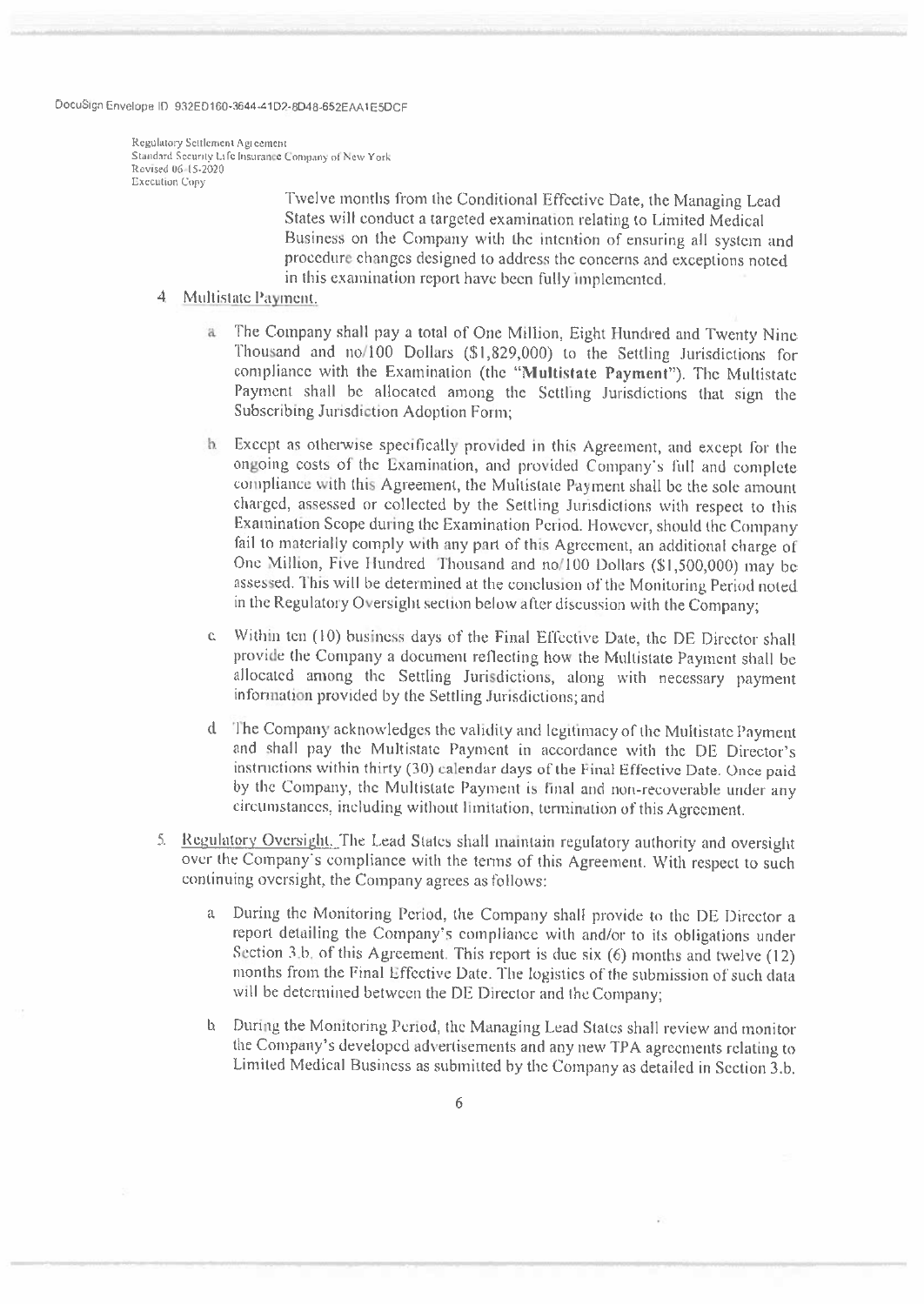Regulatory Settlement Agreement Standard Security Life Insurance Company of New York Revised 06-15-2020 **Execution Copy** 

> The logistics of the submission of such data will be determined between the DE Director and the Company:

- c At the completion of the Monitoring Period, the Managing Lead States will conduct a targeted examination relating to Limited Medical Business in accordance with the NAIC Market Regulation Handbook to determine full, complete and satisfactory completion of all terms of this Agreement; upon completion, the Managing Lead States shall provide a report summarizing the results of the findings to the Parties:
- d In addition to any payments otherwise provided in this Agreement, the costs of the Settling Jurisdictions related to the compliance with this Agreement, including without limitation this Section 5, and including without limitation the costs and expenses of conducting any future audits, reviews, or examinations permitted herein, the costs of participating in any meetings, presentations, or discussions with the Company, the Company's Related Parties, the Lead States and/or the Settling Jurisdictions and other necessary parties, together with the costs and expenses of any third-party examiners(s) (collectively, the "Examination Monitoring Cost") shall be the full and sole responsibility of the Company as costs of the Examination; and
- The ongoing monitoring during the Monitoring Period as provided by this  $\mathcal{C}$ Agreement (the "Monitoring)" constitutes an ongoing examination by each of the Settling Jurisdictions pursuant to each of their respective jurisdiction's Insurance Laws; to the extent permitted by each Settling Jurisdiction's laws, all audit reports, statistical reports, work papers, documents and any other information produced, obtained or disclosed in connection with the Examination and any follow-up examination or Monitoring contemplated under this Agreement, regardless of the manner of production or disclosure, shall be treated as confidential and privileged. Nothing in this Agreement is intended to, nor shall it, preclude Settling Jurisdiction(s) from sharing records and other information relating to the Examination, or this Agreement, or disclosing the results of compliance with the Agreement to other governmental or law enforcement entities.
- 6. Release. Subject to the Company's full and complete performance of and compliance with the terms and conditions of this Agreement, each Settling Jurisdiction hereby releases the Company from any and all claims, demands, interest, penalties, actions, or causes of action that each Settling Jurisdiction may have or could have alleged against the Company by reason of any matter, cause or thing whatsoever, regarding or relating to those matters within the Examination Scope within the Examination Period; provided, however, that nothing herein shall preclude the Lead States from conducting subsequent examinations, audits and reviews to assess the Company's compliance with this Agreement; and provided further that this Release shall not limit in any way a Settling Jurisdiction's right to conduct subsequent examinations or other regulatory review of any entities or persons other than the Company.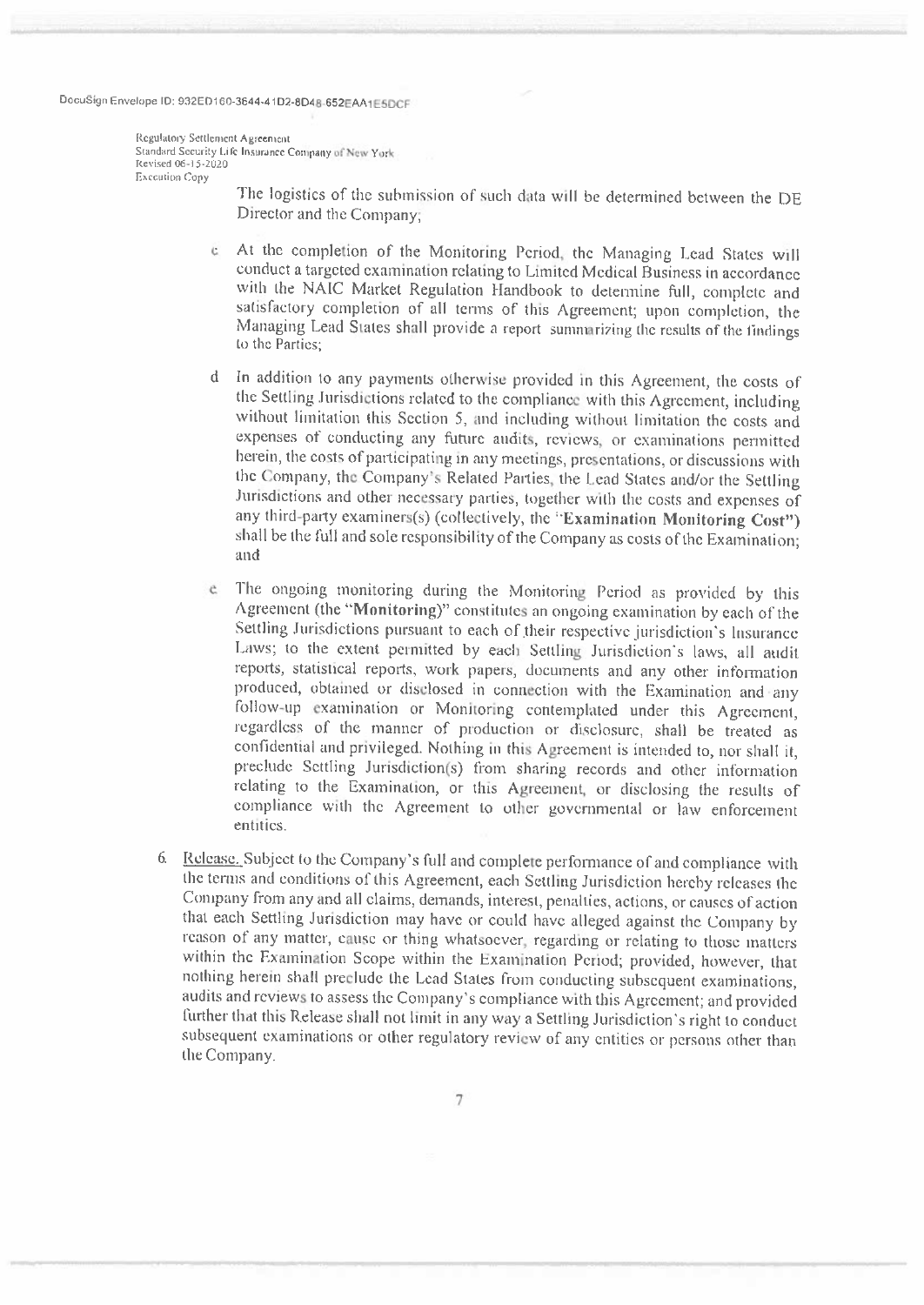Regulatory Settlement Agreement Standard Security Life Insurance Company of New York Revised 06-15-2020 **Execution Copy** 

#### 7. Default.

- a Company's failure to substantially comply with any provisions of this Agreement shall be deemed a breach by the Lead States, together with any determination by a Lead State that the Company has made a misrepresentation in this Agreement or in the conduct of the Examination, shall constitute a breach of this Agreement, a violation of an order of the Settling Jurisdictions, and a violation of the Company's agreement with the Settling Jurisdictions and shall subject the Company to such administrative and enforcement actions and penalties as each Settling Jurisdiction deems appropriate, consistent with each Settling Jurisdiction's respective Insurance Laws:
- b. If a Settling Jurisdiction believes that the Company has breached a provision of this Agreement or that the Company has made a misrepresentation in this Agreement or during the conduct of the Examination, such Settling Jurisdiction shall provide written notice of the alleged breach to the Company and the Managing Lead States that the breach has occurred. The Company shall have the opportunity, within twenty-one (21) calendar days of receipt of such notice to present evidence in writing and through appearance before the complaining jurisdiction's regulator in an attempt to rebut the allegations(s) or to seek an extension and to present a proposed action plan to address the alleged breach. A Settling Jurisdiction shall not pursue any enforcement action as set forth in this Section 7.a. against the Company until the twenty-one (21) calendar day response period described above has expired. If the Lead States accept the Company's method and/or action plan to correct the identified deficiencies, the Lead States will define the time by which the Company must fulfill its corrective obligations. At its discretion, the Lead States may reject in writing the Company's proposed action plan and proceed with the original administrative and enforcement actions and penalties as each Settling Jurisdiction deems appropriate.
- Any agreement on the part of any Party hereto, to any extension or waiver shall be  $\mathbb{C}$ valid only if in writing signed by the Party granting such waiver or extension and, unless expressly provided otherwise, shall be a one-time waiver or extension only, and any such waiver or extension or any other failure to insist on strict compliance with any duty or obligation herein shall not operate as a waiver or extension of, or estoppel with respect to, any continuing, subsequent or other failure to comply with this Agreement; and

#### 8. Effectiveness.

- The DE Director shall arrange to deliver this Agreement within seven (7) calendar  $\mathbf{a}$ days following the Conditional Effective Date to the Settling Jurisdictions. The Settling Jurisdictions may adopt, agree to, or approve the Agreement by means of the Subscribing Jurisdiction Adoption Form attached as Exhibit B and by reference herein incorporated;
- $b$ . This Agreement shall be finally effective on the date the DE Director provides the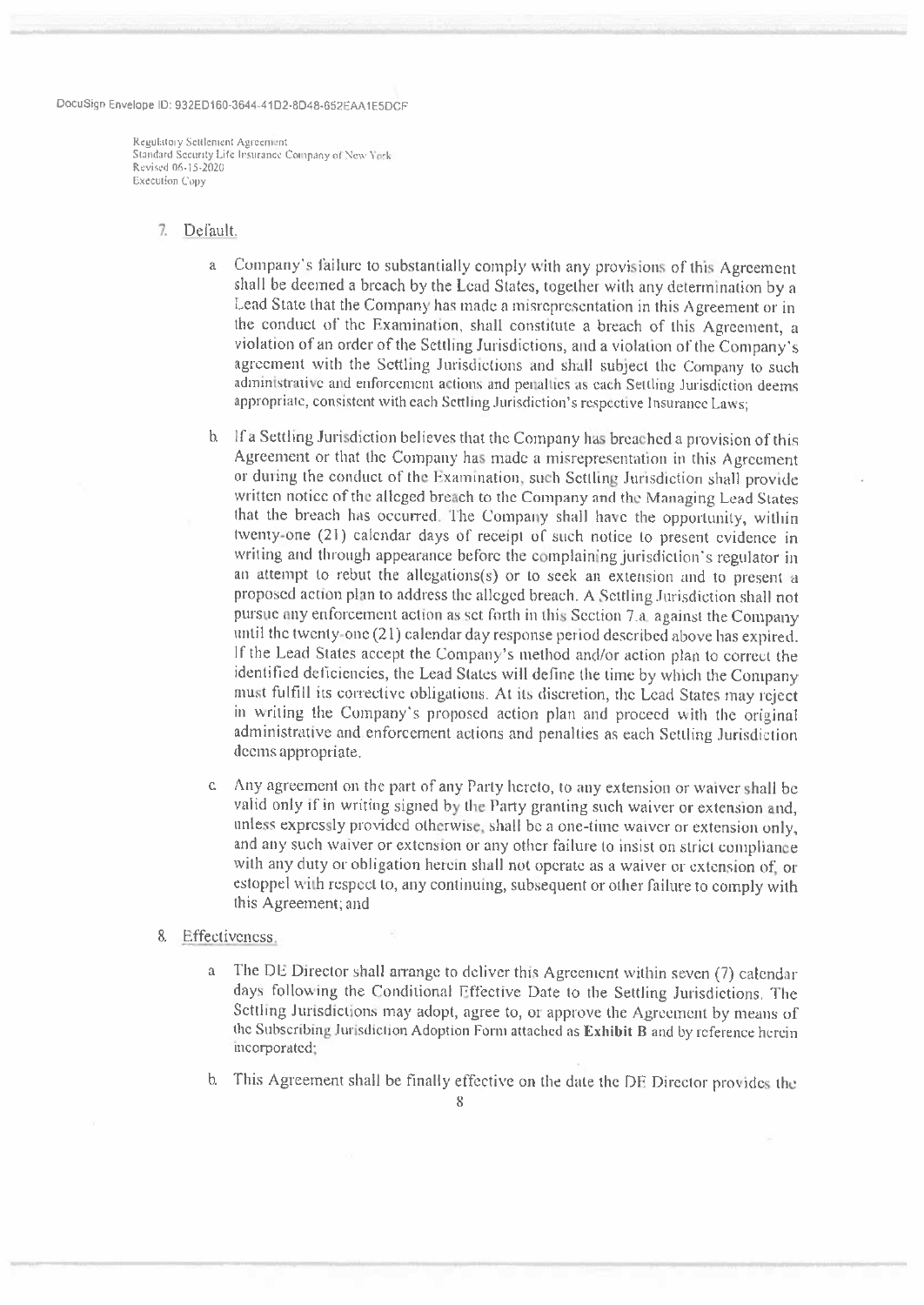Regulatory Settlement Agreement Standard Security Life Insurance Company of New York Revised 06-15-2020 Execution Copy

> Company with a copy of this Agreement adopted, agreed to, and approved by 30 jurisdictions included in the Settling Jurisdictions (the "Final Effective Date");

- c. The Lead States and the Company may agree in writing to extend the initial Final Effective Date and each extended Final Effective Date thereafter in writing, in which case the DE Director shall notify the Participating States who may then choose whether to participate hereunder on or before the extended Final Effective Date; and
- d If the Final Effective Date does not occur by the initial Final Effective Date, as may be extended pursuant to the terms of this Agreement, this Agreement shall be deemed null and void and of no further force or effect.

### 9. Additional Terms.

- a *No Admission*. This Agreement represents a compromise of disputed matters between the Parties. Neither this Agreement, nor any of the communications or negotiations leading up to this Agreement including during the Examination, nor any actions taken or documents executed in connection with this Agreement or the Examination, is now or may be deemed in the future to be an admission or evidence of any liability or wrongdoing by the Company or any of its current or former Company Related Parties and their respective officers, directors, employees, agents or representatives with respect to the subject matter of the Examination or Examination Scope.
- Third Party Reliance. This Agreement is an agreement solely among the named h. Parties, and no other person or entity shall be deemed to obtain or possess any enforceable rights against the Company as a third-party beneficiary or otherwise as a result of this Agreement. The Parties agree that this Agreement is not intended to and shall not confer any rights upon any other person or entity and shall not be used for any other purpose. Nothing in this Agreement shall be construed to provide for a private right of action to any person or entity not a party to this Agreement, nor shall this Agreement be admissible in any private suit. Nor shall the Agreement be deemed to create any intended or incidental third-party beneficiaries, and the matters herein shall remain within the sole and exclusive jurisdiction of the Settling Jurisdictions. Nothing contained herein shall affect any rights that the Company or any Company Related Party might have against third parties.
- *Exhibits*. The following exhibits are attached hereto and incorporated herein:  $\alpha$ 
	- i. *Exhibit A* Settling Jurisdictions
	- ii.  $\cdot$  *Exhibit B* Subscribing Jurisdiction Adoption Form
- d Time of the Essence. The Parties hereby agree that time shall be of the essence with respect to the performance of this Agreement.
- e Rights and Remedies. Except as otherwise provided in this Agreement, the rights,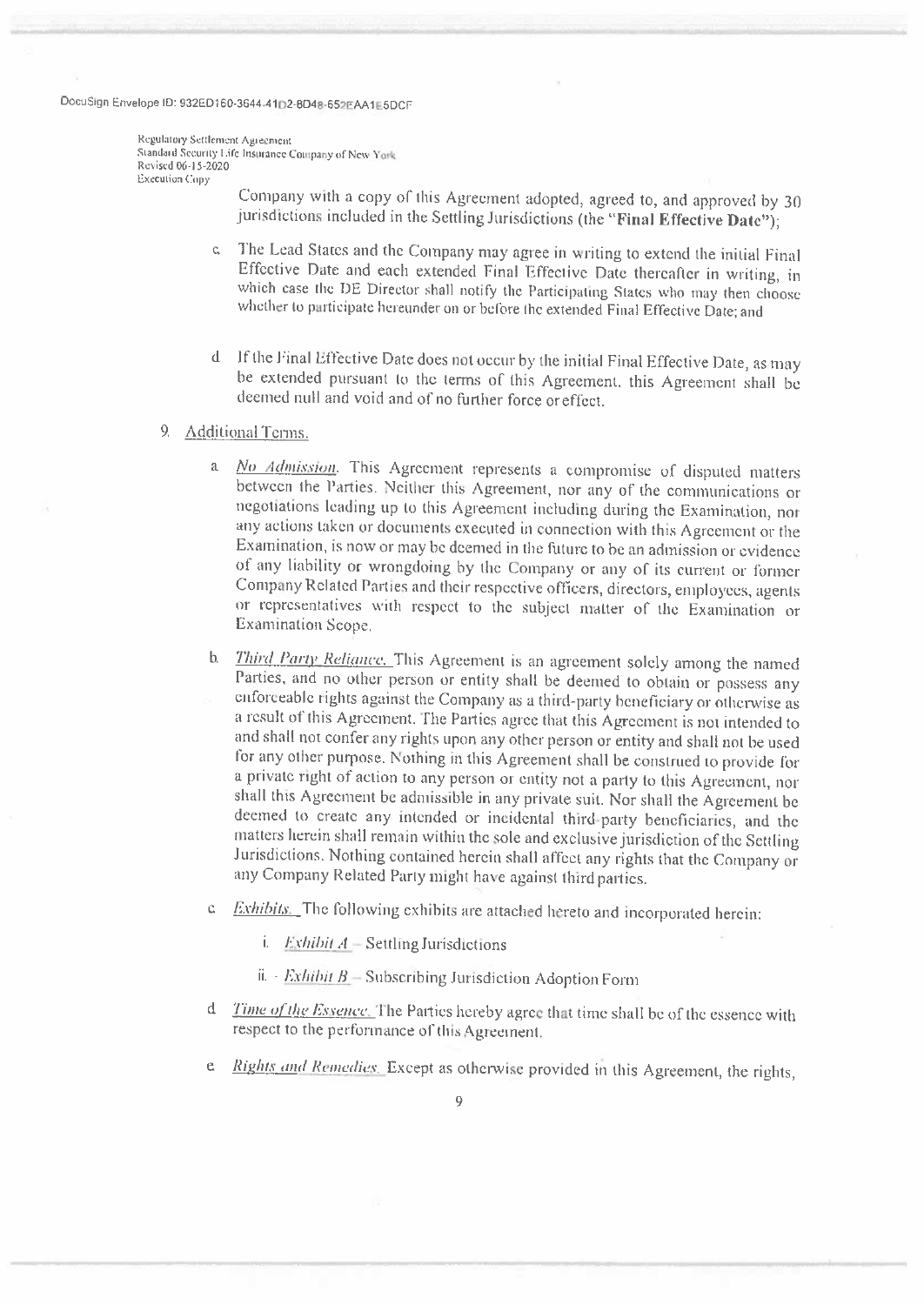Regulatory Settlement Agreement Standard Security Life Insurance Company of New York Revised 06-15-2020 Execution Copy

> powers, remedies, and privileges provided in this Agreement are cumulative and not exclusive of any rights, powers, remedies and privileges by applicable law.

- f Settling Jurisdiction Authority. Each person signing on behalf of each of the Settling Jurisdiction gives his or her express assurance that under applicable laws. regulations, and judicial rulings, he or she has authority to enter into this Agreement.
- g *Company Authority*. The Company expressly represents and warrants as of the date of its execution of this Agreement that: (i) it is duly organized, validly existing, and in good standing under the laws of its jurisdiction of incorporation or organization and has the absolute, unrestricted right, power, authority and capacity to execute and deliver this Agreement and to perform its obligations arising hereunder, without any further consent or approval being required from any individual person, parent company, or other organization or entity; (ii) it has obtained all necessary authorizations, approvals, or consents of any governmental entity required in connection with the execution, delivery, or performance by it of this Agreement; (iii) it has conducted all investigations it deems appropriate and necessary to determine whether to enter into this Agreement; and (iv) it has read this Agreement, enters into it knowingly and voluntarily, and has been advised by its legal counsel as to the legal effect of this Agreement.
- h *Choice of Law*. This Agreement and any disputes or conflicts which may arise in connection with the interpretation or enforcement of this Agreement, and the rights and obligations of the Parties, shall be governed by the laws of the State of Delaware without regard or reference to choice or conflict of law rules. The Parties consent to the exclusive jurisdiction of the United States District Court for the State of Delaware or the State of Delaware Superior Court for the purposes of interpreting and enforcing this Agreement. Nothing in this Section 9.g., however, shall limit the rights of a Settling Jurisdiction to pursue administrative and enforcement actions and penalties consistent with such Settling Jurisdiction's laws, rules and regulations as provided in Section 7 of this Agreement.
- i. Subsequent Law. If a Settling Jurisdiction adopts an Insurance Law relating to or conflicting with any provision of this Agreement, then application of such provision of this Agreement shall be superseded by such Insurance Law as it applies in that Settling Jurisdiction, and all other unaffected terms and conditions of the Agreement shall remain in full force and effect.
- Joint Preparation. This Agreement, exclusive of any statements or findings,  $\mathbf{i}$ preliminary or otherwise, of the DE Director, shall be deemed to have been prepared jointly by the Parties hereto. Any ambiguity herein shall not be interpreted against any Party hereto and shall be interpreted as if each of the Parties hereto had prepared this Agreement.
- k *Interpretation*. Titles and headings to sections herein are inserted for convenience of reference only and are not intended to be a part of or to affect the meaning or interpretation of this Agreement. Whenever the context requires in this Agreement, the singular shall include the plural and vice versa.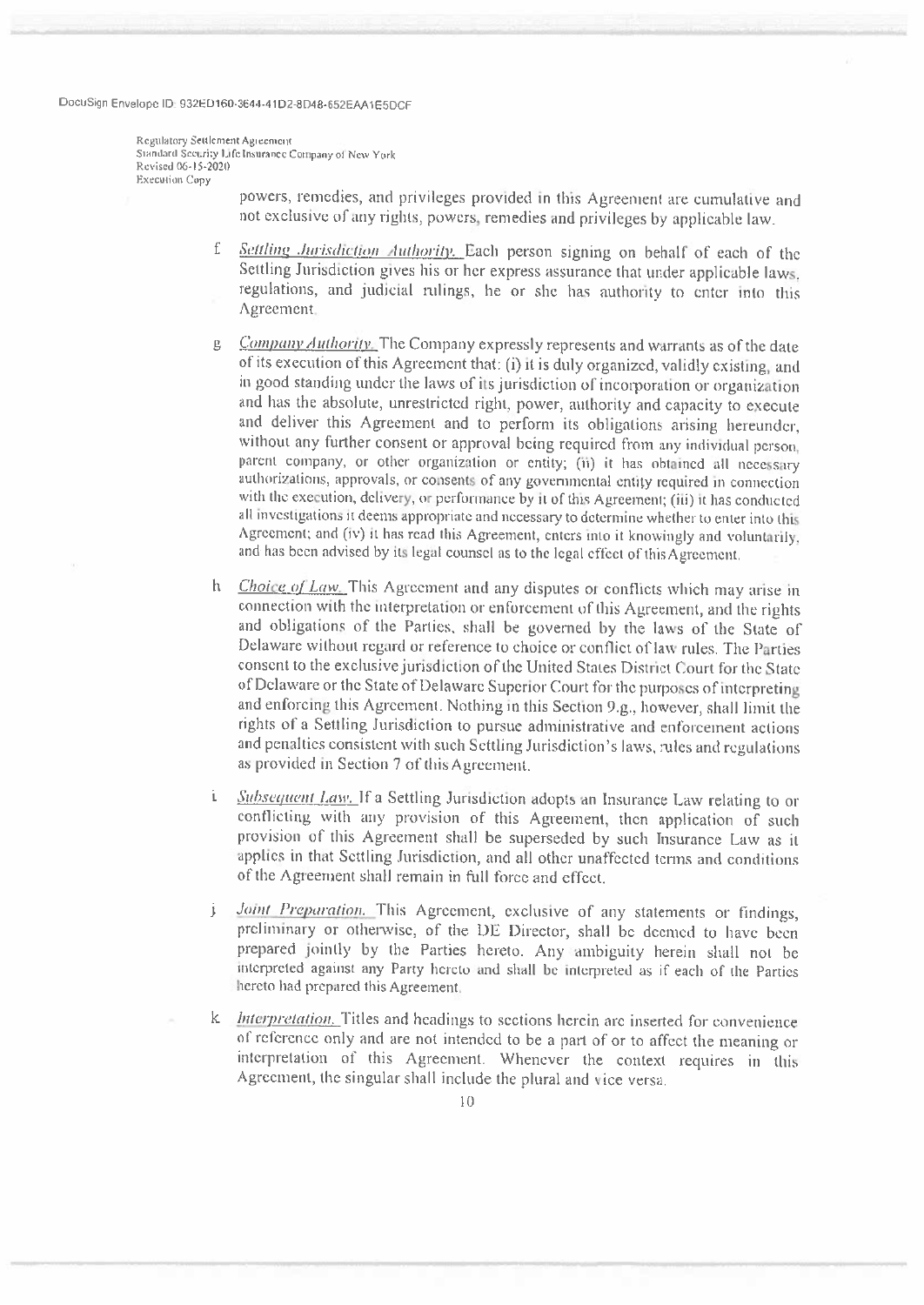Regulatory Settlement Agreement Standard Security Life Insurance Company of New York Revised 06-15-2020 **Execution Copy** 

- *Invalidity*. In the event that any portion of this Agreement is enjoined or held invalid under the laws of a Settling Jurisdiction, such enjoined or invalid portion shall be deemed to be severed only for the duration of the injunction, if applicable, and only with respect to that Settling Jurisdiction and its jurisdiction, and all remaining provisions of this Agreement shall be given full force and effect and shall not in any way be affected thereby.
- m Full and Final Agreement. This Agreement, including any exhibits hereto. constitutes the entire understanding between the Company and the Settling Jurisdictions with respect to the subject matter contained herein and supersedes any and all prior or existing understandings, agreements, plans, and negotiations, whether written or oral. between the Company and any Settling Jurisdiction. All modifications to this Agreement must be in writing and signed by each of the Parties hereto.
- n *Counterparts*. This Agreement may be executed in one or more counterparts, any of which shall be deemed an original and all of which taken together shall constitute one and the same Agreement. Execution and delivery of this Agreement may be evidenced by facsimile or electronic mail transmission.

### **ISIGNATURES ON FOLLOWING PAGES]**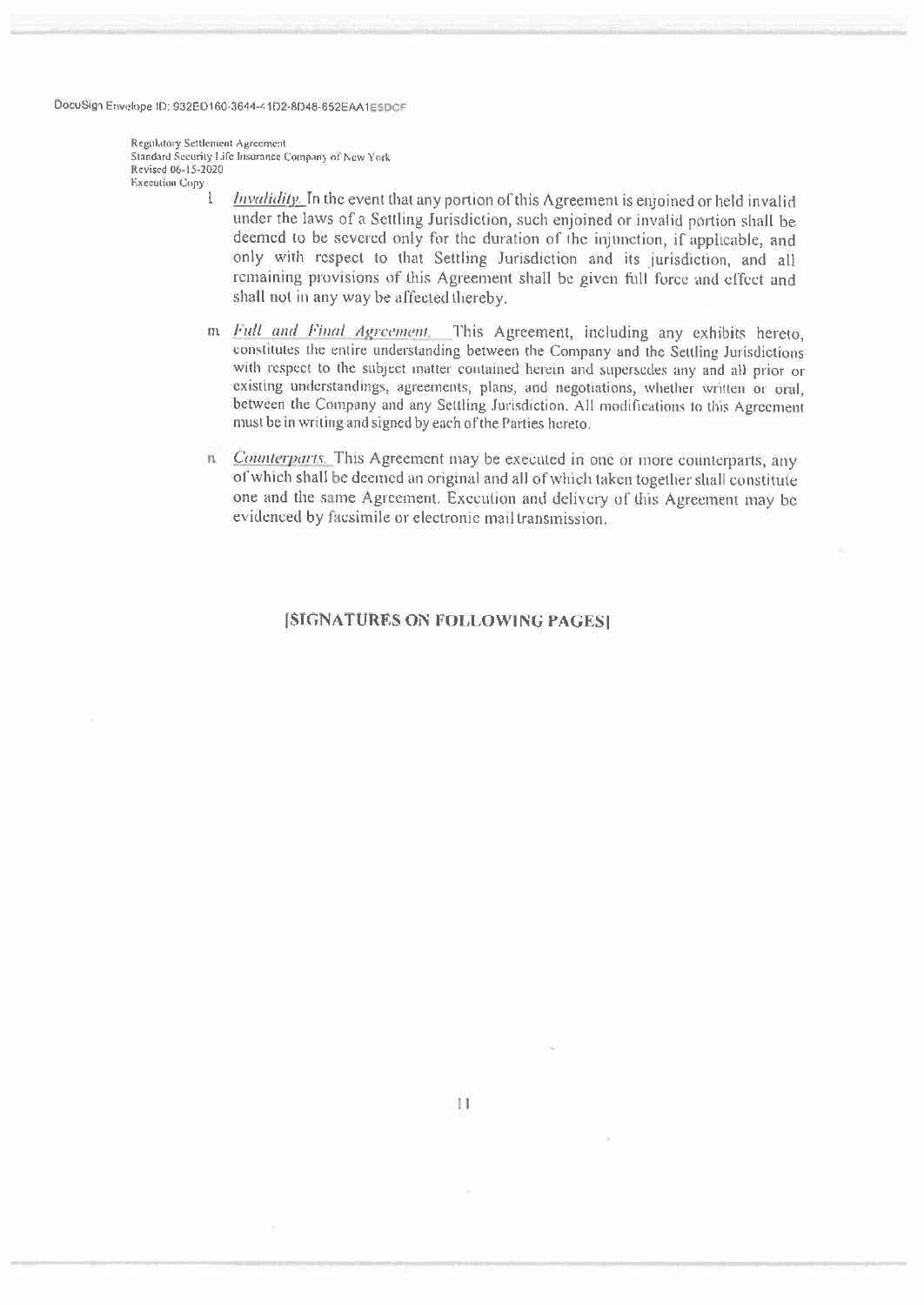Regulatory Settlement Agreement Standard Security Life Insurance Company of New York Revised 06-15-2020 **Execution Copy** 

In Witnesses Whereof, the Parties to this Regulatory Settlement Agreement have each caused their signatures to be set forth below on the date first set forth below.

# STANDARD SECURITY LIFE INSURANCE COMPANY OF NEW YORK

|     | ∦ocuSigned by:   |                    |
|-----|------------------|--------------------|
| BY: | -7A953DC790E04U5 | Gary J. Balzofiore |
|     |                  |                    |

Gary J. Balzofiore Name:

Title: President

 $6/25/2020$ Date:

#### DISTRICT OF COLUMBIA DEPARTMENT OF INSURANCE. SECURITIES, AND BANKING ÷,

BY: Karima Woods Digitally signed by Karima Woods.

THE HONORABLE KARIMA WOODS ACTING COMMISSIONER OF THE DEPARTMENT OF INSURANCE, SECURITIES AND BANKING

# DELAWARE DEPARTMENT OF INSURANCE

 $BY_1$ 

THE HONORABLE TRINIDAD NAVARRO COMMISSIONER OF INSURANCE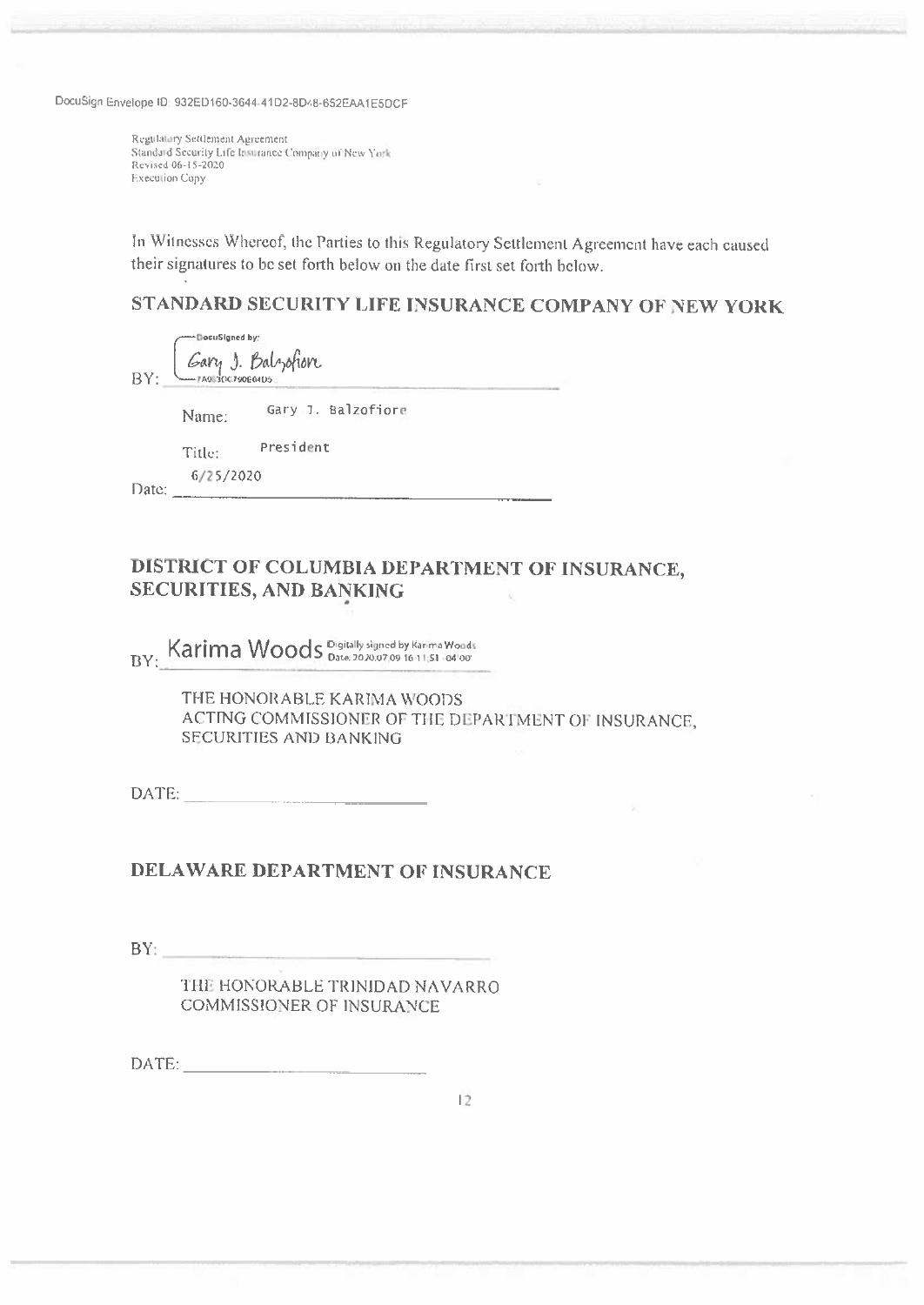Regulatory Settlement Agreement Standard Security Life Insurance Company of New York Revised 06-15-2020 **Execution Copy** 

In Witnesses Whereof, the Parties to this Regulatory Settlement Agreement have each caused their signatures to be set forth below on the date first set forth below.

STANDARD SECURITY LIFE INSURANCE COMPANY OF NEW YORK

Docutigned by: Gary J. Balzofior BY:  $-$  7A9830C790E54(15

Gary J. Balzofiore Name:

President Title:

6/25/2020 Date:

# DISTRICT OF COLUMBIA DEPARTMENT OF INSURANCE, **SECURITIES, AND BANKING**

 $BY:$ 

THE HONORABLE KARIMA WOODS ACTING COMMISSIONER OF THE DEPARTMENT OF INSURANCE, SECURITIES AND BANKING

DATE:

DELAWARE DEPARTMENT OF INSURANCE

BY: Fish of flanger

THE HONORABLE TRINIDAD NAVARRO **COMMISSIONER OF INSURANCE** 

DATE:  $7/2/20$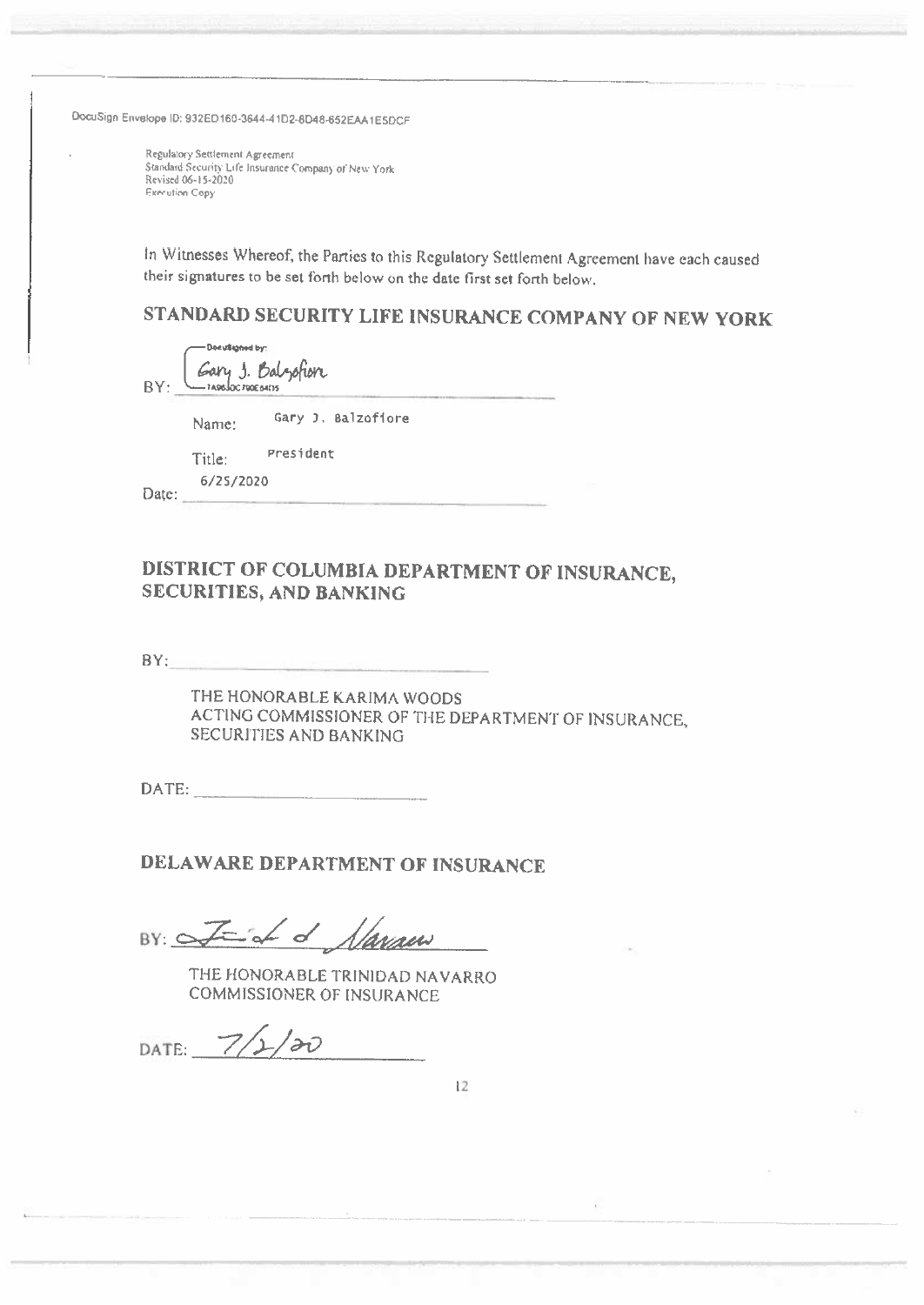Regulatory Settlement Agreement Standard Security Life Insurated Company of New York<br>Standard Security Life Insurated Company of New York **Execution Copy** 

# KANSAS INSURANCE DEPARTMENT

Johnn St BY:

THE HONORABLE VICKI SCHMIDT **COMMISSIONER OF INSURANCE** 

2020 DATE:

Kansas Insurance Department<br>Legal Diyision / Approved by: 'tozo  $\epsilon$ Date:

# SOUTH DAKOTA DIVISION OF INSURANCE

BY: The contract of the contract of the contract of the contract of the contract of the contract of the contract of the contract of the contract of the contract of the contract of the contract of the contract of the contra

THE HONORABLE LARRY DEITER DIRECTOR OF INSURANCE

# WISCONSIN OFFICE OF THE COMMISSIONER OF INSURANCE

 $BY:$ 

THE HONORABLE MARK V. AFABLE COMMISSIONER OF INSURANCE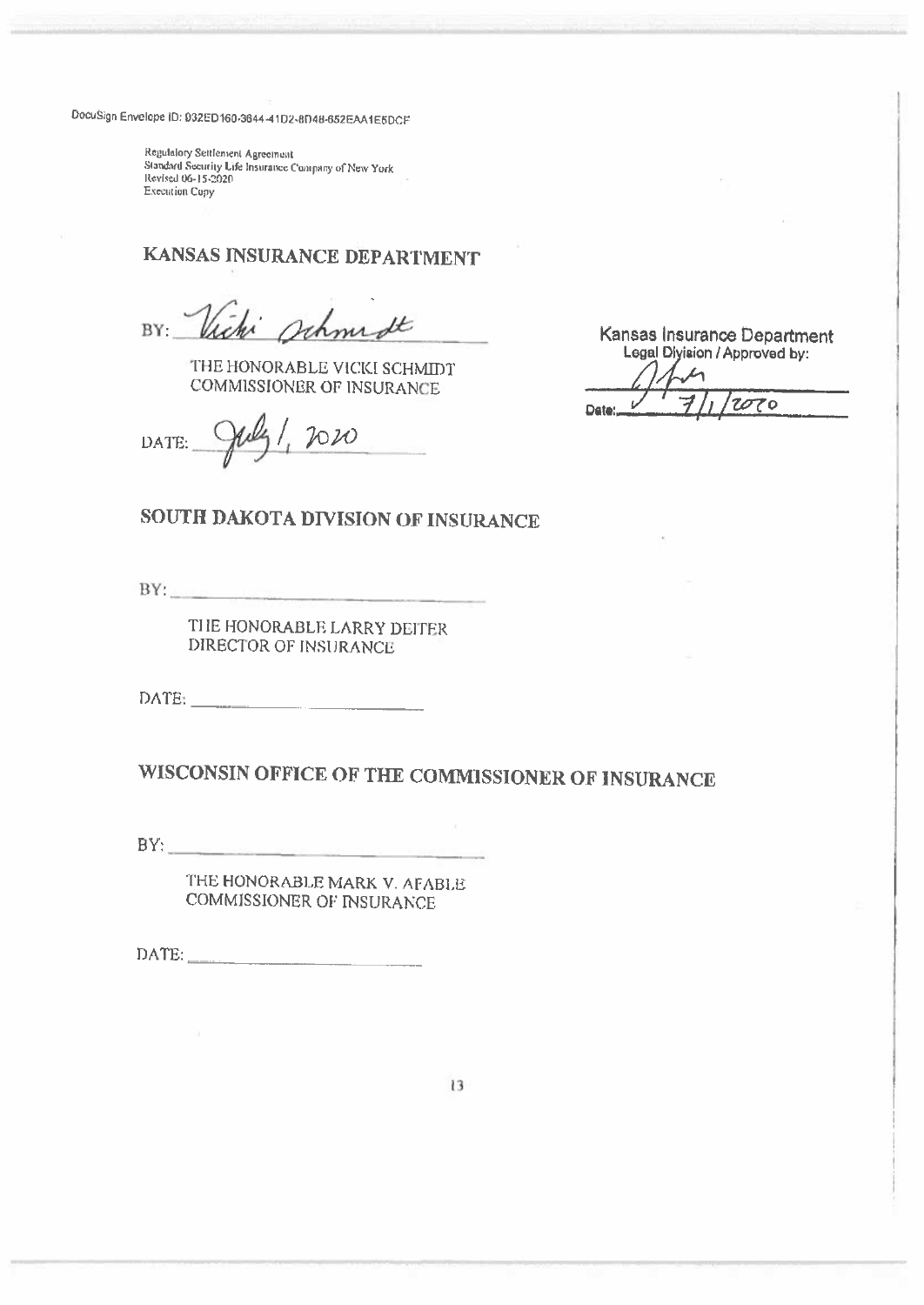Regulatory Setriemeat Agreement Standard Security Life Insurance Company of New York<br>Revised 06-15-2020 Execution Copy lope ID: 932ED160-3644-41D2-8D48-652EAA1E<br>Regulatory Settlement Agreement<br>Standard Security Life Insurance Company of New Y<br>Revised 06-15-2020<br>Execution Copy<br>KANSAS INSURANCE DEI<br>BY: Ope ID: 932ED160-3644-41D2-8D48-652EAA1E5DCF<br>Regulatory Settlement Agreement<br>Standard Security Life Insurance Company of New York<br>Revised 06-15-2020<br>DExecution Copy<br>NATSAS INSURANCE DEPARTI<br>THE HONORABLE VICKI SCHM<br>COMMISS

# KANSAS INSURANCE DEPARTMENT

THE HONORABLE VICKI SCHMIDT COMMISSIONER OF INSURANCE

SOUTH DAKOTA DIVISION OF INSURANCE

Specialory Settential Agreement<br>
Bythesizo Stephen Agreement<br>
Bundard Sesurity Life Insurance Company of New York<br>
Heritad 06-15-3020<br>
BANSAS INSURANCE DEPARTMENT<br>
FORMISSIONER OF INSURANCE<br>
DATE:<br>
BY:<br>
THE HONORABLE LARRY OP ID: 932ED180-3844-41D2-8D48-852EAA1E5DCF<br>
Regulatory Settlement (Agreement<br>
Revised O6-15-2020<br>
Securition Copy<br>
ENCREANCE DEPARTI<br>
ENCREANCE DEPARTI<br>
COMMISSIONER OF INSURANCE<br>
DATE:<br>
THE HONORABLE LARRY DEIT<br>
DATE:<br>
D

THE HONORABLE LARRY DEITER DIRECTOR OF INSURANCE

DATE:  $7/7/20$ 

### WISCONSIN OFFICE OF THE COMMISSIONER OF INSURANCE

THE HONORABLE MARK V. AFABLE COMMISSIONER OF INSURANCE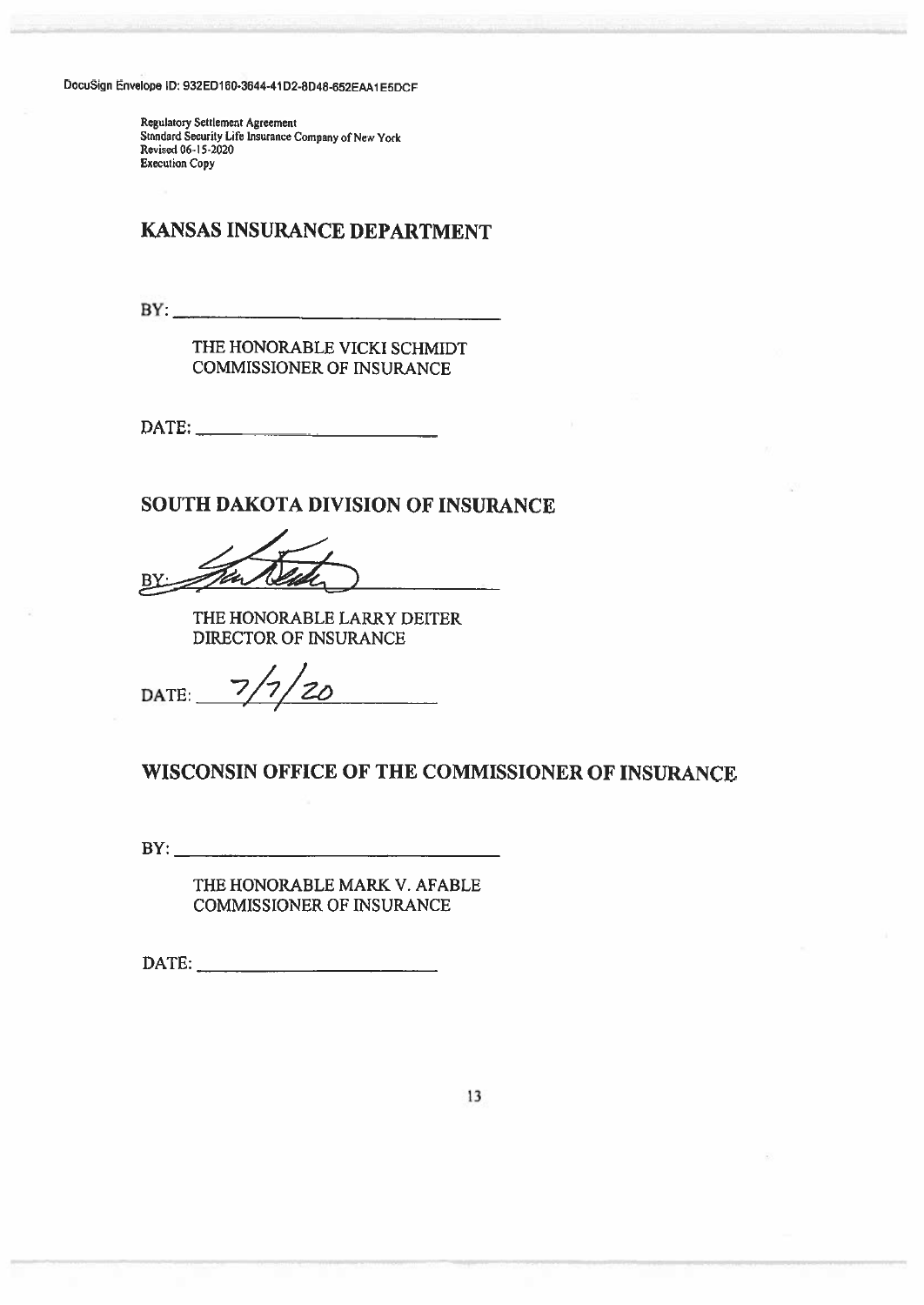Regulatory Settlement Agreement Standard Security Life Insurance Company of New York Revised 06-15-2020 **Execution Copy** 

## KANSAS INSURANCE DEPARTMENT

 $BY:$ 

THE HONORABLE VICKI SCHMIDT COMMISSIONER OF INSURANCE

### **SOUTH DAKOTA DIVISION OF INSURANCE**

BY:

 $\bar{N}$ 

THE HONORABLE LARRY DEITER DIRECTOR OF INSURANCE

### WISCONSIN OFFICE OF THE COMMISSIONER OF INSURANCE

Mark

THE HONORABLE MARK V. AFABLE **COMMISSIONER OF INSURANCE**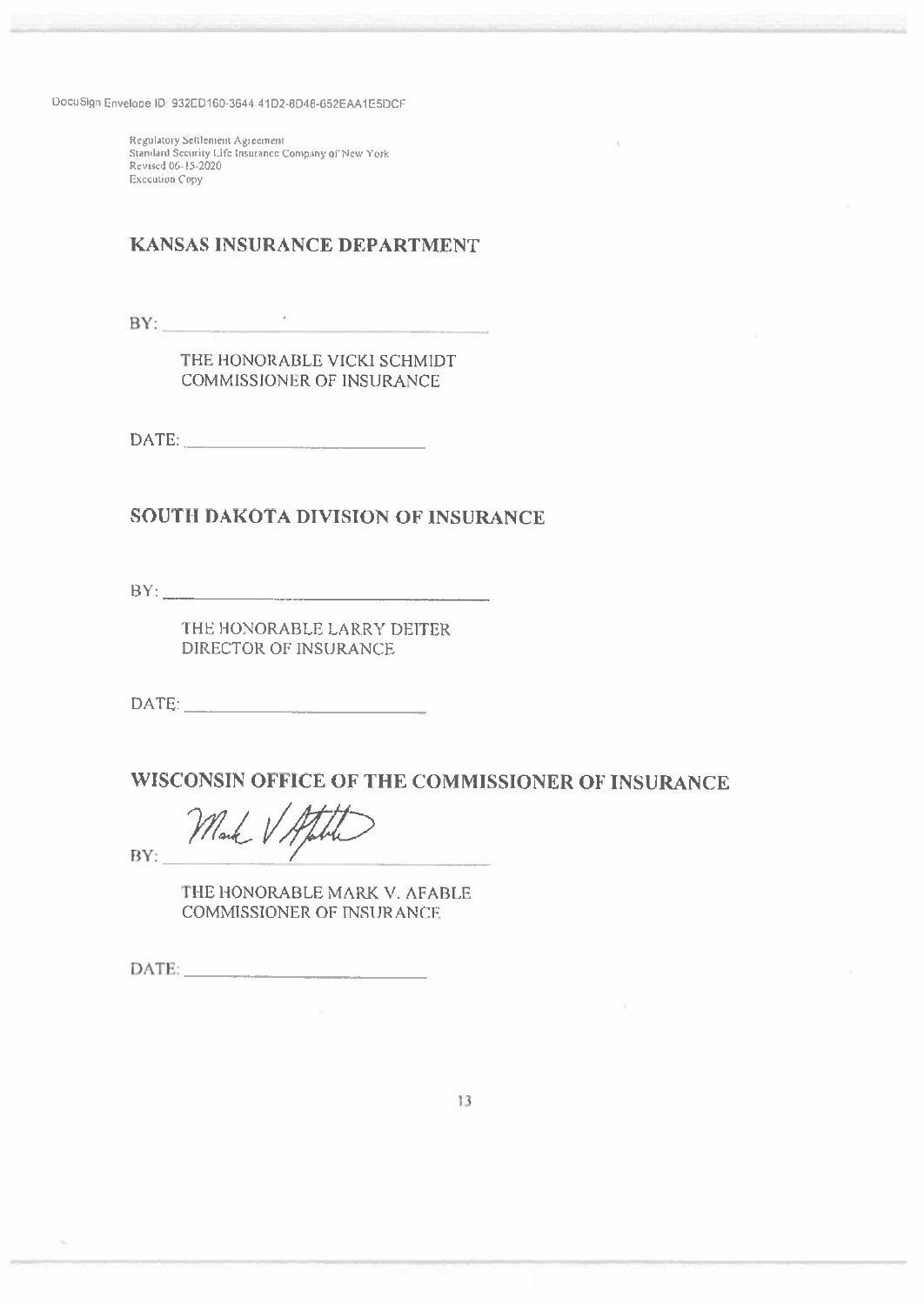kegulatoiy Settlement Agreement Standard Security Life Insurance Company of New York Revised 06-15-2020 Execution Copy

### EXHIBIT A

### Settling Jurisdictions

I Alaska 22 Missouri 2 Alabama 23 Mississippi<br>3 Arkansas 24 Montana 4 Arizona 25 North Carolina 5 California 26 North Dakota 6 Colorado 27 New Hampshire <sup>7</sup> Connecticut <sup>28</sup> New Jersey 8 Delaware \*\* 29 New Mexico 9 District of Columbia \*\* 30 Nevada 10 Florida 31 Ohio <sup>11</sup> Georgia <sup>32</sup> Pennsylvania 12 Iowa 33 Rhode Island 13 Idaho 34 South Dakota\* 14 Illinois 35 Tennessee 15 Thdiana 36 Utah 16 Kansas \* 37 Virginia <sup>17</sup> Kentucky <sup>38</sup> Washngton IS Louisiana <sup>39</sup> West Virginia 19 Maryland 40 Wisconsin\* <sup>20</sup> Maine <sup>41</sup> Wyoming 21 Michigan

24 Montana

\* Lead Slate \*\* Managing Lead State